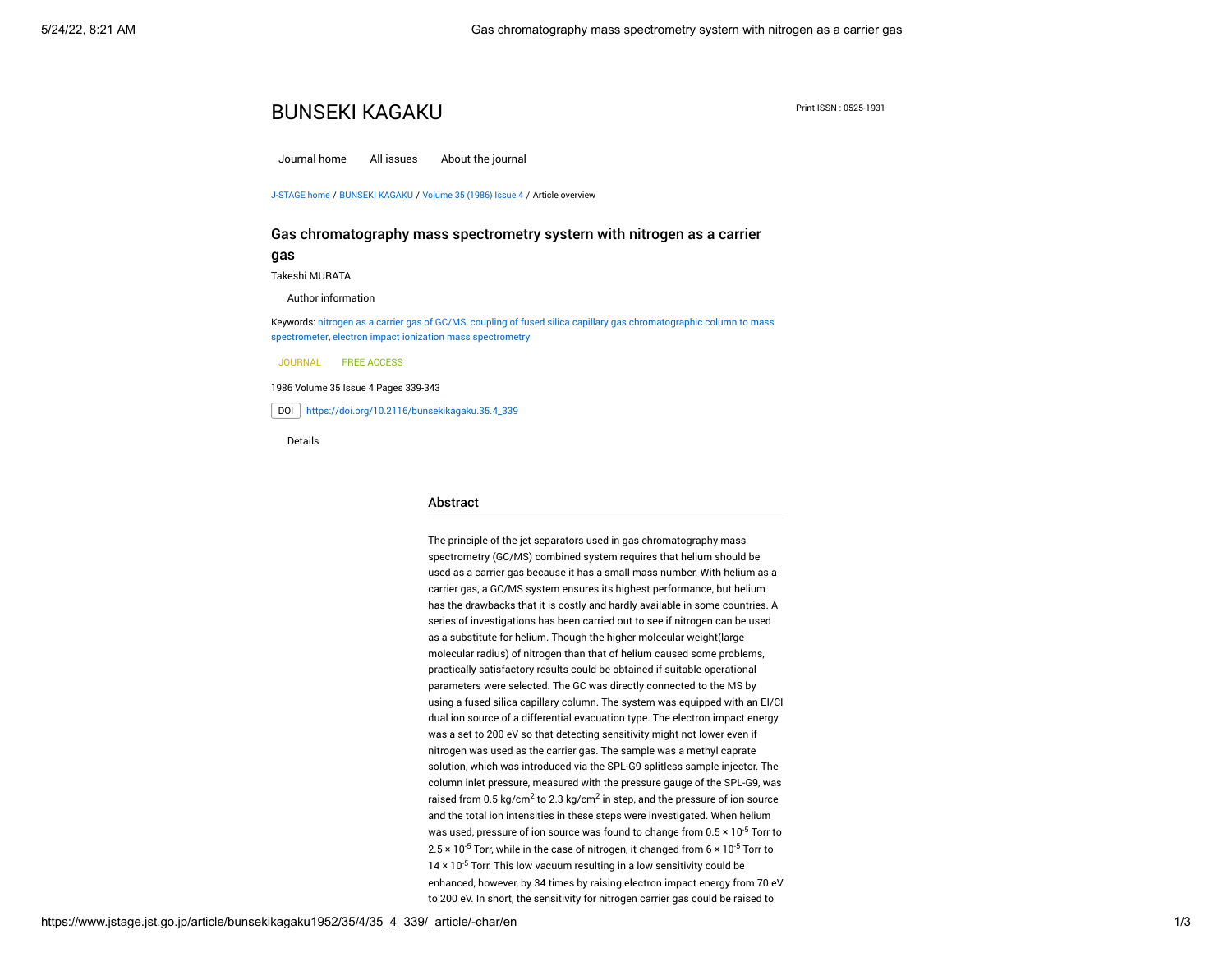5/24/22, 8:21 AM Gas chromatography mass spectrometry systern with nitrogen as a carrier gas

1/34/4 times than ensured for helium carrier gas, by a suitable selection of MS parameters. When nitrogen was used as the carrier gas, a high flow rate could not be allowed ; otherwise it would result in longer retention time, low resolution, and/or asymmetry of peaks. Putting these data together, the GC/MS with nitrogen carrier gas provided a sensitivity 1/71/10 lower than ensured for helium carrier gas.This sensitivity is satisfactory enough except when minor components are to be determined.

### References (9)

1) R. Teranishi, R. G. Buttery, W. H. Mcfadden, T. R. Mon, J. Wasserman : Anal. Chem., 36, 1509 (1964).

2) N. Sellier, G. Guiochon : J. Chromatogr. Sci., 8,147 (1970).

3) W. Henderson, G. Steel : Anal. Chem., 44, 2302 (1972).

4) J. F. K. Huber, E. Matisova, E. Kenndler : Anal. Chem., 54, 1297 (1982).

5) W. G. Koller, G. Tressol : HRC CC, J. High Resolut. Chromatogr. Chromatogr. Commun., 3,359 (1980).

6) T. E. Jensen, R. Raminsky, B. D. McVeety, T. J. Wozniak, R. A. Hites : Anal. Chem., 54, 2388 (1982).

7) M. S. B. Munson, F. H. Field : J. Am. Chem.

8) B. Munson : Anal. Chem., 43, 13 (1971).

9) B. L. Jelus, B. Munson, C. Fenselau : Biomed. Mass Spectrom., 1, 96 (1974).



Related papers from these authors

# Cited by (2)

Shizuka Saito-Shida, Mari Nagata, Satoru Nemoto, et al. Multi-residue determination of pesticides in green tea by gas chromatography-tandem [mass spectrometry with atmospheric pressure chemical ionisation using](https://jlc.jst.go.jp/DN/JLC/20169450065?type=list&lang=en&from=J-STAGE&dispptn=1) nitrogen as the carrier gas. Food Additives & Contaminants Part A. 2021, Vol.38, No.1, p.125.

[Ai Shiono, Atsushi Watanabe, Chuichi Watanabe, et al. Evolved gas analysis](https://jlc.jst.go.jp/DN/JLC/20182343443?type=list&lang=en&from=J-STAGE&dispptn=1)mass spectrometry in an oxidative atmosphere using a temperatureprogrammable furnace-type pyrolyzer. Journal of Analytical and Applied Pyrolysis. 2021, Vol.156, p.105122.